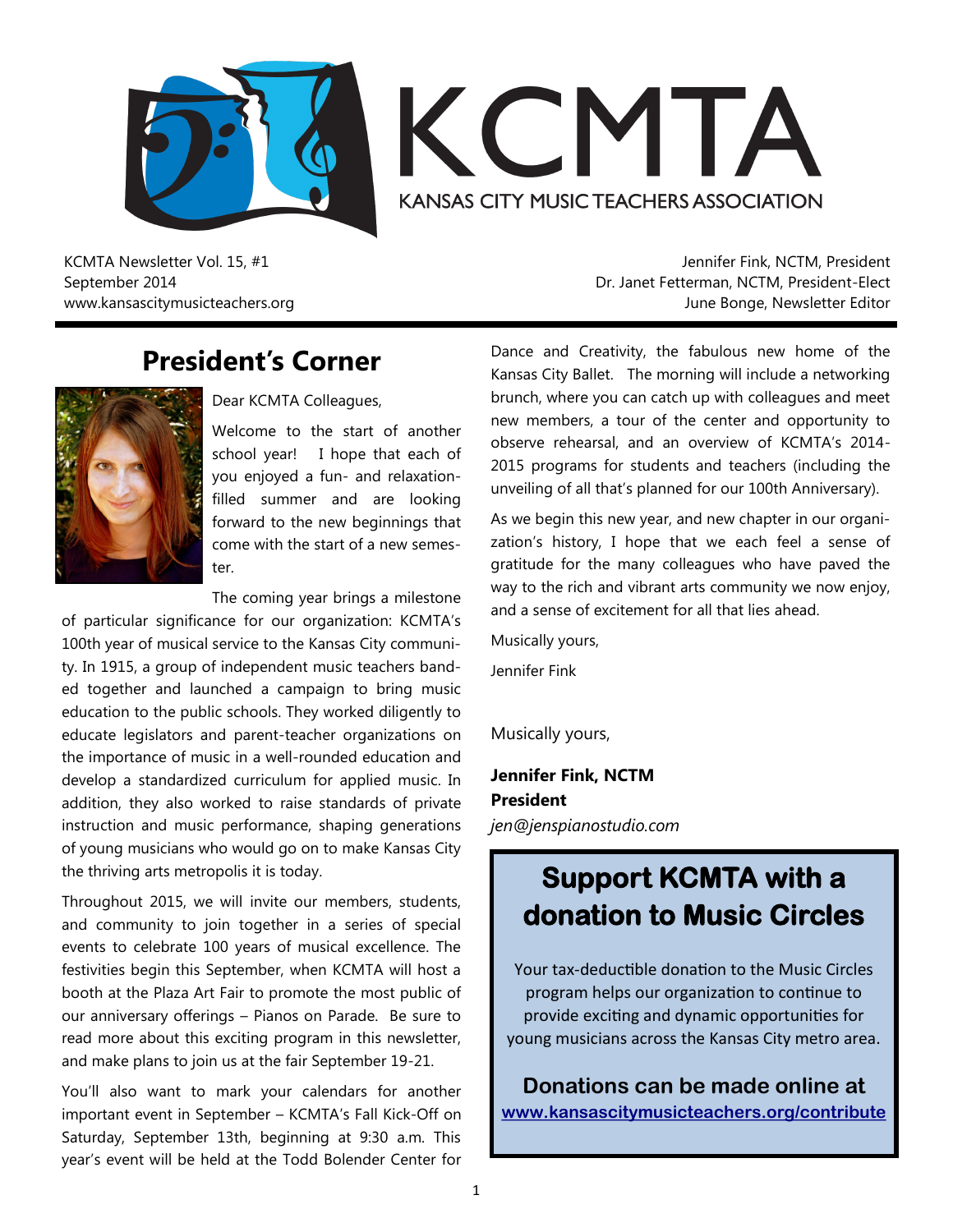# **KCMTA Calendar 2014 - 2015**

#### **July**

**7 Master Lessons Enrollment Opens**

#### **August**

| 26 | Executive Board Meeting @ Schmitt Music, 9:30 a.m. |
|----|----------------------------------------------------|
| 30 | <b>DEADLINE for Fall Festival Enrollment</b>       |

#### **September**

| 3               | <b>DEADLINE for KMTA District 1 Honors Auditions Enrollment</b>                       |
|-----------------|---------------------------------------------------------------------------------------|
| 8               | <b>DEADLINE for MMTA District 3 Honors Auditions Enrollment</b>                       |
| 13              | KCMTA Fall Kick-Off Meeting @ Todd Bolender Center                                    |
| 14              | <b>DEADLINE for Master Lessons Enrollment</b>                                         |
| $19 - 21$       | <b>KCMTA @ the Plaza Art Fair</b>                                                     |
| $27 - 28$       | MMTA District 3 Honors Auditions @ University of Central<br>Missouri (Warrensburg)    |
| <b>October</b>  |                                                                                       |
| 1               | <b>Holiday Program Enrollment Opens</b>                                               |
| $4 - 6$         | Master Lessons w/ Dr. Jane Solose (UMKC & Schmitt Music)                              |
| 6               | <b>DEADLINE for MMTA State Honors Auditions</b>                                       |
| 7               | Workshop: Master Class w/ Dr. Jane Solose @ Schmitt Music,<br>$9:30$ a.m.             |
| 11              | KMTA District 1 Honors Auditions @ MidAmerica Nazarene<br><b>University</b>           |
| 12              | Master Artist Concert: Dr. Jane Solose @ White Recital Hall,<br>UMKC, 4:30 p.m.       |
| 14              | Executive Board Meeting @ Schmitt Music, 9:30 a.m.                                    |
| 14              | <b>DEADLINE for KMTA State Honors Auditions (Pre-Collegiate)</b><br><b>Enrollment</b> |
| 15              | <b>DEADLINE for Holiday Program Enrollment</b>                                        |
| $18 - 19$       | Fall Festival @ MidAmerica Nazarene University                                        |
| 21              | <b>DEADLINE for KMTA State Honors Auditions (Collegiate)</b><br><b>Enrollment</b>     |
| <b>November</b> |                                                                                       |
| 4               | Workshop & General Meeting @ Schmitt Music, 9:30 a.m.                                 |
| 11              | Executive Board Meeting @ Schmitt Music, 9:30 a.m.                                    |

- **6-9 MMTA State Honors Auditions @ University of Missouri (Columbia)**
- **8-9 KMTA State Honors Auditions @ Washburn University (Topeka)**

Ļ.

### **Calendar - continued.**

#### **December**

**January**

**February**

**March**

**A** 

**May**

**9:30 a.m.**

| pecenner   |                                                                               |
|------------|-------------------------------------------------------------------------------|
| 2          | <b>Executive Board Meeting (Location TBA), 9:30 a.m.</b>                      |
| 12-14      | <b>Holiday Program @ Union Station</b>                                        |
|            |                                                                               |
| January    |                                                                               |
| 6          | Workshop & General Meeting @ Schmitt Music, 9:30 a.m.                         |
| 13         | Executive Board Meeting @ Schmitt Music, 9:30 a.m.                            |
| 31         | <b>DEADLINE for Concerto Competition &amp; Recitals Enrollment</b>            |
|            |                                                                               |
| February   |                                                                               |
| 3          | Workshop & General Meeting @ Schmitt Music, 9:30 a.m.                         |
| 10         | Executive Board Meeting @ Schmitt Music, 9:30 a.m.                            |
| <b>TBA</b> | <b>DEADLINE for Achievement Auditions Enrollment</b>                          |
| 21         | <b>Concerto Competition &amp; Recitals @ Schmitt Music</b>                    |
|            |                                                                               |
| March      |                                                                               |
| 3          | Workshop & General Meeting, Board meeting @ 9 a.m. before                     |
|            | workshop                                                                      |
| 4          | <b>DEADLINE for Music Progressions Enrollment</b>                             |
| 21-25      | <b>MTNA National Conference - Las Vegas</b>                                   |
|            |                                                                               |
| April      |                                                                               |
| 1          | <b>DEADLINE - Outstanding Teacher Service Award Nominations</b>               |
| 7          | Workshop & General Meeting @ Schmitt Music, 9:30 a.m.                         |
| TBA        | <b>Achievement Auditions</b>                                                  |
| 10-12      | <b>Music Progressions @ Village Music Academy</b>                             |
| 14         | <b>Executive Board Meeting @ Schmitt Music (Budget Meeting),</b><br>9:30 a.m. |
| TBA        | <b>Achievement Auditions Honors Recital</b>                                   |
|            |                                                                               |
| May        |                                                                               |
| 2          | <b>Concerto Competition Winner's Recital @ Tri-City Ministries</b>            |
| 5          | Workshop & General Meeting @ Schmitt Music, 9:30 a.m.                         |
| 19         | Executive Board Meeting @ Schmitt Music (Calendar Meeting),                   |
|            |                                                                               |



**23-24 Pianos on Parade Grand Kick-Off @ Union Station**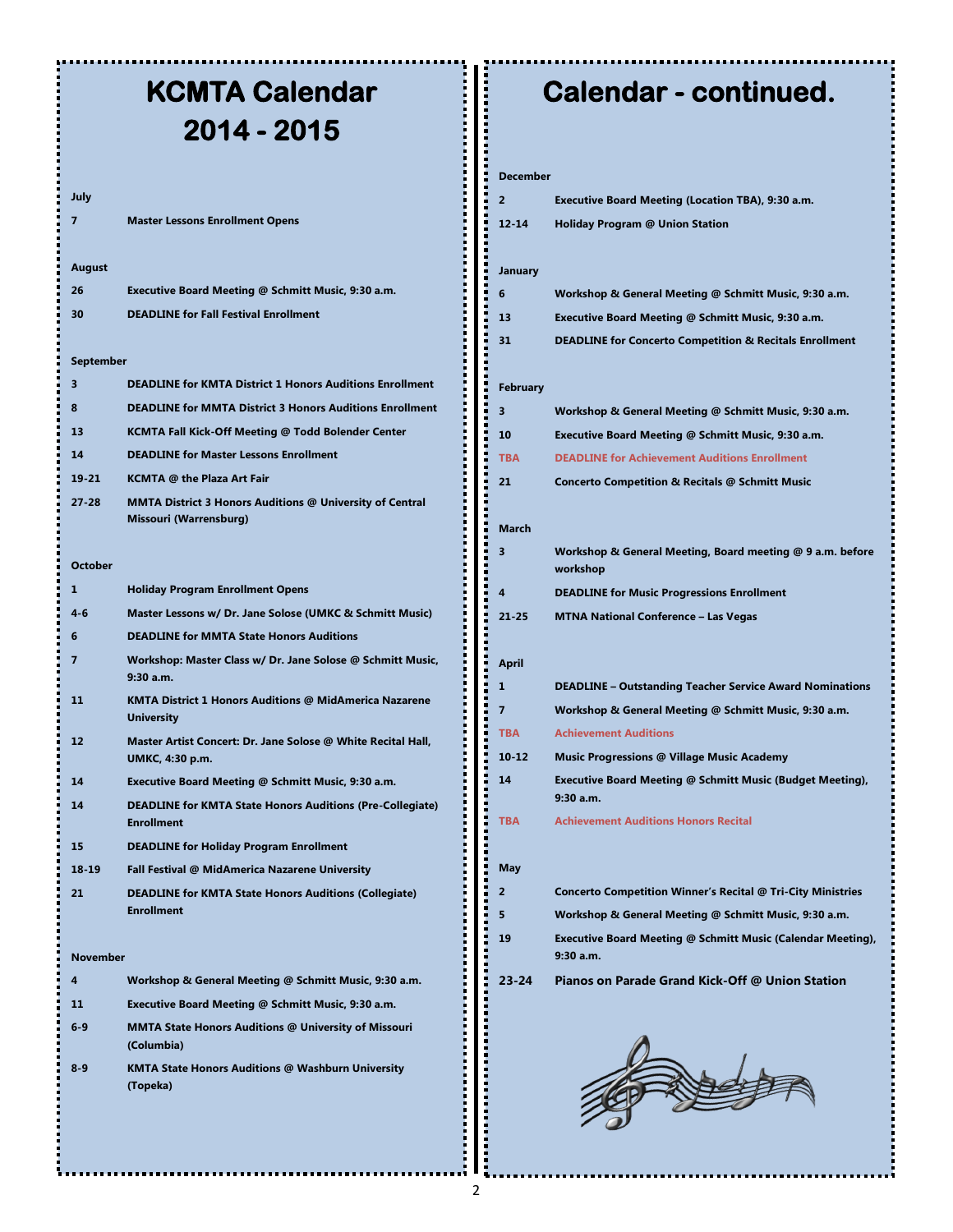## **KCMTA Members Shine at Mu Phi Epsilon International Convention**



**Dr. Kairy Koshoeva, NCTM**, represented the Kansas City Alumni Chapter of Mu Phi Epsilon as a Music Delegate to the 2014 Mu Phi Epsilon International Convention held from July 28 – August 3 in Sacramento, CA. In this capacity, she was a featured performer at the Awards Dinner, playing the "Andante maestoso" movement from pianist/conductor Mikhail Pletnev's virtuosic transcription *Concert Suite from "The Nutcracker."* Kairy also performed several works for solo piano by Dr. Chen Yi, professor of composition at UMKC, at the *Composer's Forum* session showcasing Dr. Chen's compositions.



**Julia Scherer, MM, NCTM**, presented a breakout session entitled *Jumping Off A Cliff and Flying: The Story of My Mid-life Career Change (and Why Music Still Matters in this Digital Age).*  Her presentation explored her reasons for leaving a secure job with benefits to return to her true passion: musicmaking and teaching. She contends that as we

become ever more immersed in technology, making our own music is even *more* important as a means of selfexpression, creativity, and connecting us to our deepest selves and to others.

Founded in 1903, Mu Phi Epsilon is a coeducational, professional music fraternity whose purpose is to foster the advancement of music throughout the world. Its members include performers, educators, scholars, and music therapists. There is strong emphasis on service through music.

The Kansas City Alumni Chapter is truly a powerhouse, having once again garnered numerous awards this year for its excellence.

Other KCMTA members who belong to Mu Phi Epsilon:

- Joyce Berg
- Dr. Kairy Koshoeva, NCTM
- ◆ Dr. Dorothy Brandwein
- Patricia Thompson, NCTM
- Dr. Linda Chen
- Julia Scherer, NCTM
- Karen Halverhout, NCTM
- Jolene Zimmerman

Additional convention photos at Mu Phi Epsilon Kansas City Chapter on Facebook.

### KCMTA Congratulates

# Beth Grace

Winner of the 2014 KMTA Outstanding Teacher Award



#### *Dear KCMTA friends,*

*Words cannot express my gratitude to you for nominating me as the Outstanding Teacher of the Year. I am honored and humbled to have received the award and am so proud to be a member of KCMTA! Thank you for believing in me!* 

*With sincere gratitude,*

*Beth Grace*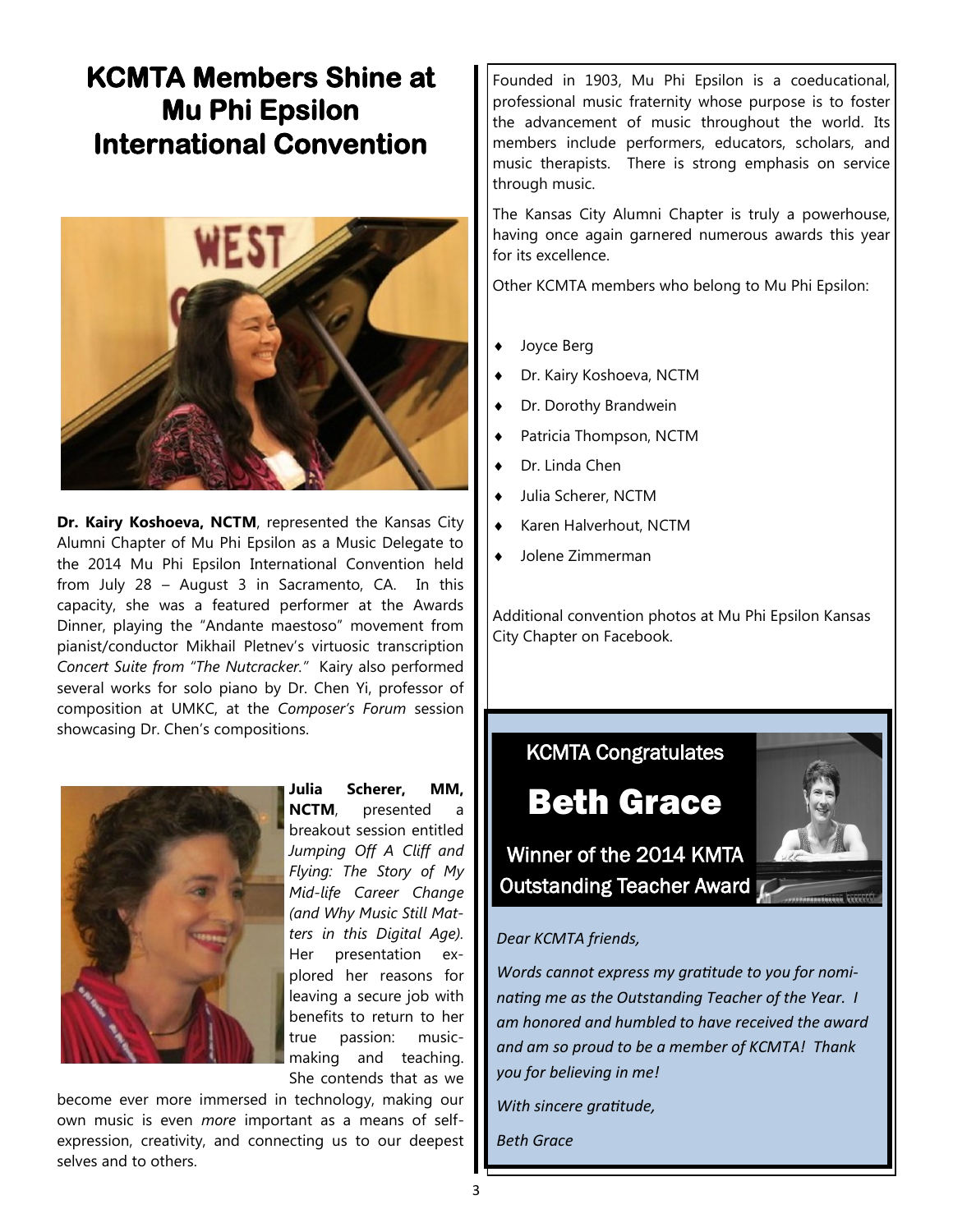### **Rachel Brandwein Wins International Competition**



**Dr. Rachel Brandwein**, harpist, won the 2014 Mu Phi Epsilon International Competition, held on July  $29<sup>th</sup>$  on the campus of California State University - Sacramento. Daughter of our own **Dr. Dorothy Brandwein**, Rachel is Professor of Harp at the College of Saint Benedict & Saint John's University. She holds degrees from the University of Michigan, The Juilliard School, and Stony Brook University. A featured soloist at the Ninth World Harp Congress in Ireland, she also toured China with the Juilliard Orchestra. Since moving from New York to Minnesota in 2012, she has performed with the Minnesota Orchestra, VocalEssence, and in the harp/trombone Branderson Duo. In 2013, she toured nine states with Trio Matisse (flute, harp, cello). Also a gifted composer, she has performed her works for both solo harp and small ensemble at Juilliard, Interlochen, and several universities.

Rachel's Winner's Recital featured several of her own compositions and was notable not only for the breathtaking musicianship but also for the grace and charm with which she addressed the audience before her performance and between numbers.

As winner of the 2014 Competition, Rachel will be presented in concert by Mu Phi Epsilon chapters throughout the country. The Kansas City Alumni Chapter is already hard at work to bring her here and will announce the date and venue as soon as the engagement has been booked.

Congratulations, Rachel and Dorothy!

**Note:** *Additional convention photos at Mu Phi Epsilon Kansas City Chapter on Facebook.*

### **KCMTA THANK YOUs SEPT 2014**

*I'm sending all of the members of KCMTA this thank you for each and every one who supported me in my wheelchair van contest. While I did not win this year, I did make it to the semifinals. Of over 1400 entries I was one of 114 that were considered. I'm hoping to try and enter again next spring. I would NEVER have made it to the semifinals had it not been for all of your support!*

*I miss my dear friends with KCMTA and think of you often. I want to thank KCMTA for welcoming me with open arms when I joined and their continued support as I deal with this terminal disease.* 

*Please convey my thanks and my forever endearment to KCMTA and the wonderful people and dear friends I made along the way.*

*With appreciation,*

*Diana Stocksdale (former KCMTA member)*

(Note: Diana can be reached by email at dstockd@sbcglobal. net)

### \*\*\*\*\*\*\*\*\*\*\*\*\*\*\*\*\*\*\*\*\*\*\*\*\*\*\*\*\*\*\*\*\*\*\*\*\*\*\*\*\*\*\*\*\*\*\*\*\*

#### *KCMTA,*

*Thank you for contributing in my mom's name to the MTNA Foundation Fund. Music was her life and teaching her gift to others. She will be missed.*

*Thank you,*

*Don Werner (son of long-time KCMTA member Betty Werner)*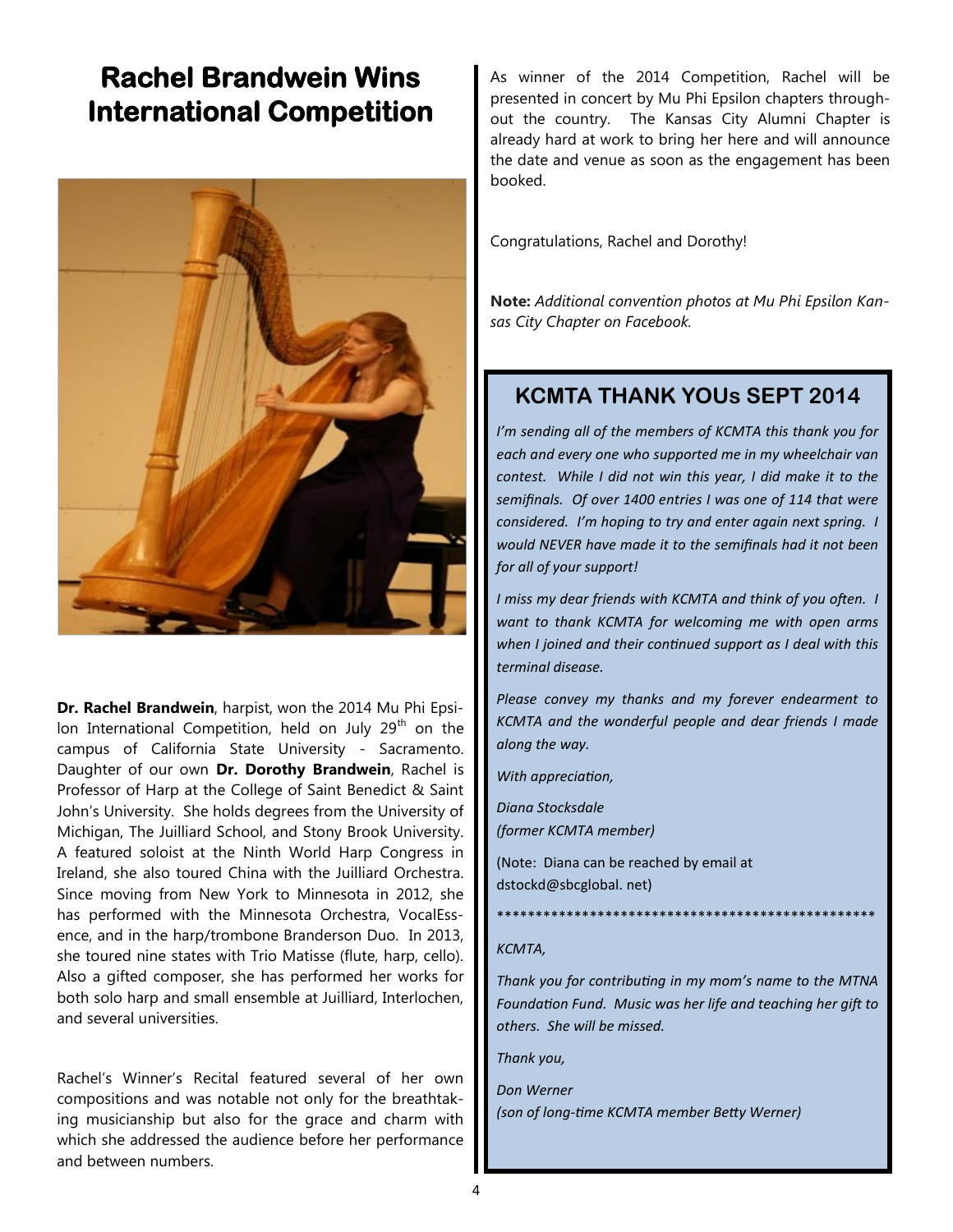### **KCMTA Fall Kick-Off September 13, 2014**

Start your year off on the right note by connecting with your musical colleagues and learning about all KCMTA has to offer you and your students!

### **Event Schedule**

**9:30 NETWORKING BRUNCH** Reconnect with colleagues and meet KCMTA's newest members and guests.

### **10:15 BOLENDER CENTER TOUR**

Take a look behind the scenes of the Kansas City Ballet with a tour of their new facility and an opportunity to observe rehearsal.

### **11:15 KCMTA SEASON OVERVIEW**

Hear about all that's in store for you and your students in the coming year, PLUS learn about exciting new events planned for KCMTA's 100th Anniversary in 2015!

### *KCMTA extends our thanks to the Kansas City Ballet for generously hosting our 2014 Kick-Off.*

The Fall Kick-Off is a wonderful way to introduce new teachers to KCMTA. If you know of a colleague who would benefit from joining our group, please extend an invitation to them. Guests are welcome to join us for the morning.

| Date: September 13, 2014       |
|--------------------------------|
| Time: 9:30 a.m.                |
| Location: Todd Bolender Center |
| 500 W. Pershing Road,          |
| Kansas City, MO 64108          |



## **Welcome New Members!**

### **Linda Jurkiewicz**

3930 Clark Ave Kansas City MO 64111 (816) 226-9313 *lizzer58@gmail.com*

### **Jerry Touslee**

15300 Rosewood Leawood, KS 66224 913-620-3431 *jteds@sbcglobal.net* www.pianolessonstilwellks.com \*Jerry teaches at Schmitt Music and St. Francis Church at 179th and Metcalf

### **Ji Hye Lee**

1810 Bagley Dr #8 Lawrence KS 66044 (785) 764-9406 *leeji86@ku.edu*

### **Alex Shum**

7407 Belleview Ave Kansas City MO 64114 (816) 519-2575 *alexshumviolin@gmail.com* 

## **Changes to 2014 Yearbook**

**Myra Lemons**  (913) 515-0585

# **Announcement Master Lessons in October**

Thank you for the overwhelming response, teachers! All the spots have been filled in Master Lessons and enrollment is now closed. See you in October!

Linda Chen VP of Master Lessons *lindaychen@aol.com*

٠

п

п